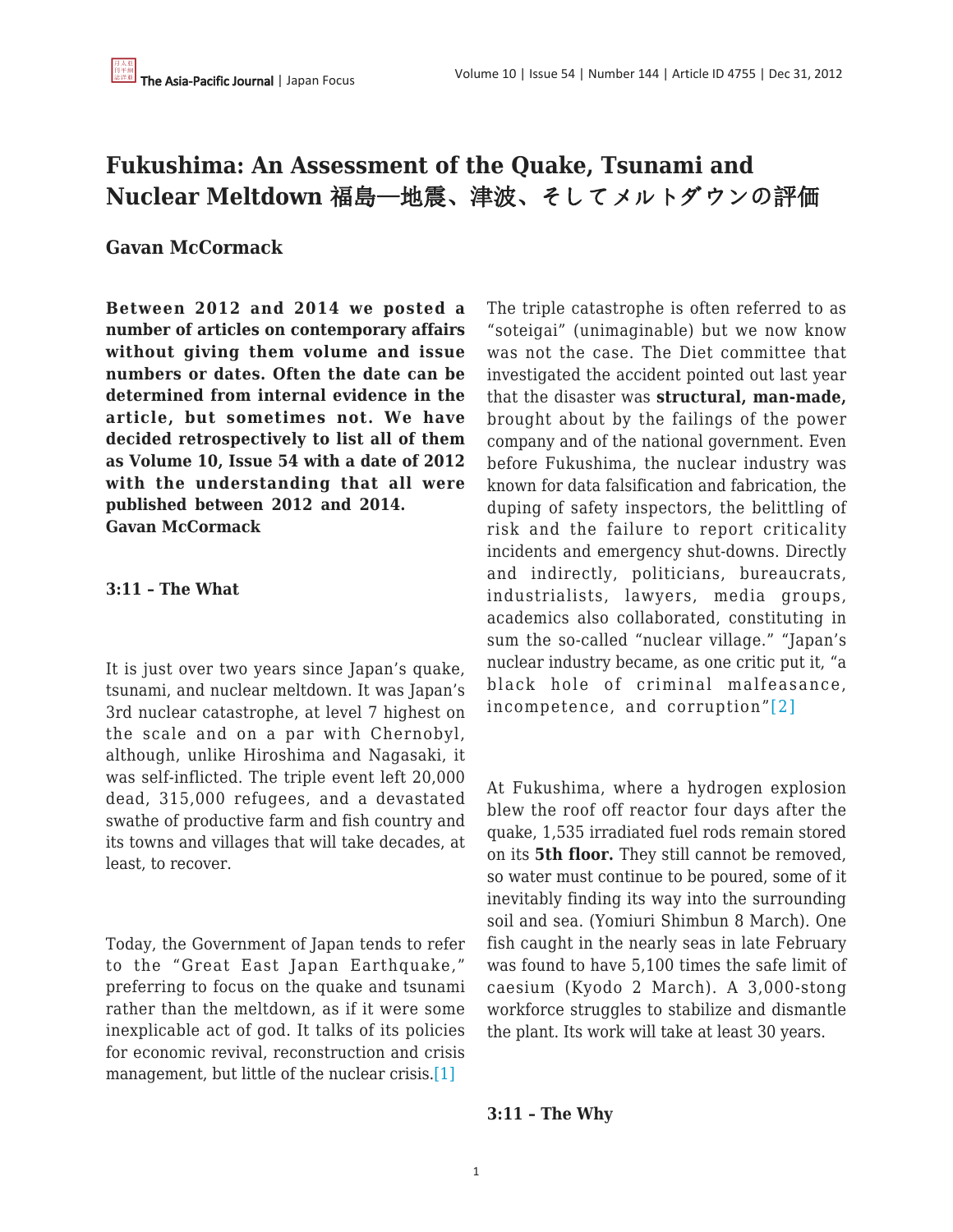For over half a century (beginning just 10 years after Hiroshima and Nagasaki), Japan's leaders pursued the goal of a nuclear future, what in recent years they described as "genshiryoku rikkoku" (building a nuclear power state). Persuaded by Eisenhower's talk of "atoms for peace," they believed that nuclear weapons and nuclear energy could be completely separate and they believed that nuclear energy could be safe in Japan despite the archipelago being poised on clashing terrestrial plates accustomed to earthquakes (20 percent of the world's total), volcanoes, typhoons and tidal waves (tsunami), and criss-crossed by the fault lines of various subterranean fissures. They believed in the chimera of eternal, almost limitless energy. Their hubris was sublime.

In the 70s and 80s they justified nuclear expansion on economic grounds as the alternative to oil and coal, and in the early 2000s as the key to counter global warming. The nuclear village gradually expanded from power generation into fuel enrichment, recycling, fast breeder reactors, MOX fuel, and nuclear waste treatment, the national policy (kokusaku) core of the Japanese economy.

Elsewhere, national referendums and parliamentary resolutions limited or prohibited nuclear energy, but in Japan the governmentcentered nuclear village ignored, suppressed, and bought off the resistance, steadily increasing the construction of nuclear plants, channelling trillions of yen into nuclear research and development.

So, Japan's nuclear system was problematic long before the tsunami crashed into its Fukushima plant in March 2011.

## **3:11 – The Aftermath**

#### (a) Government:

Although the government did allocate Y19trillion (ca \$200 billion) for reconstruction, much of that was misappropriated – some actually to subsidize more nuclear research, and some (Y2.3 bn) to fund countermeasures for the country's whaling ships to deploy against the Sea Shepherd in the southern ocean. Victims are now launching action for compensation in the courts against government and Tepco.

The DPJ government in September 2012, under huge social pressure, adopted the "zero nuclear option" as its policy. However, the nuclear village in Japan, and the governments of the US, Britain, and France, pressured it to the extent that the words—"zero nuclear power"—were deleted from the Cabinet resolution the following week. In due course, in December 2012, the LDP (the party that had led the country down the nuclear path), was restored to power.

Two weeks ago, Prime Minister Abe announced that those reactors that pass the new safety test would restart within a year. Areva (the French nuclear company that is a major supplier of power generating equipment) announced just days ago that Japan would restart 6 reactors by end of 2013, and twothirds of all within several years. The Asahi reckons not one qualifies as of now, and that the estimated cost of meeting the new criteria would be ca  $Y1t (= ca $11bn)$  (AS, 27 February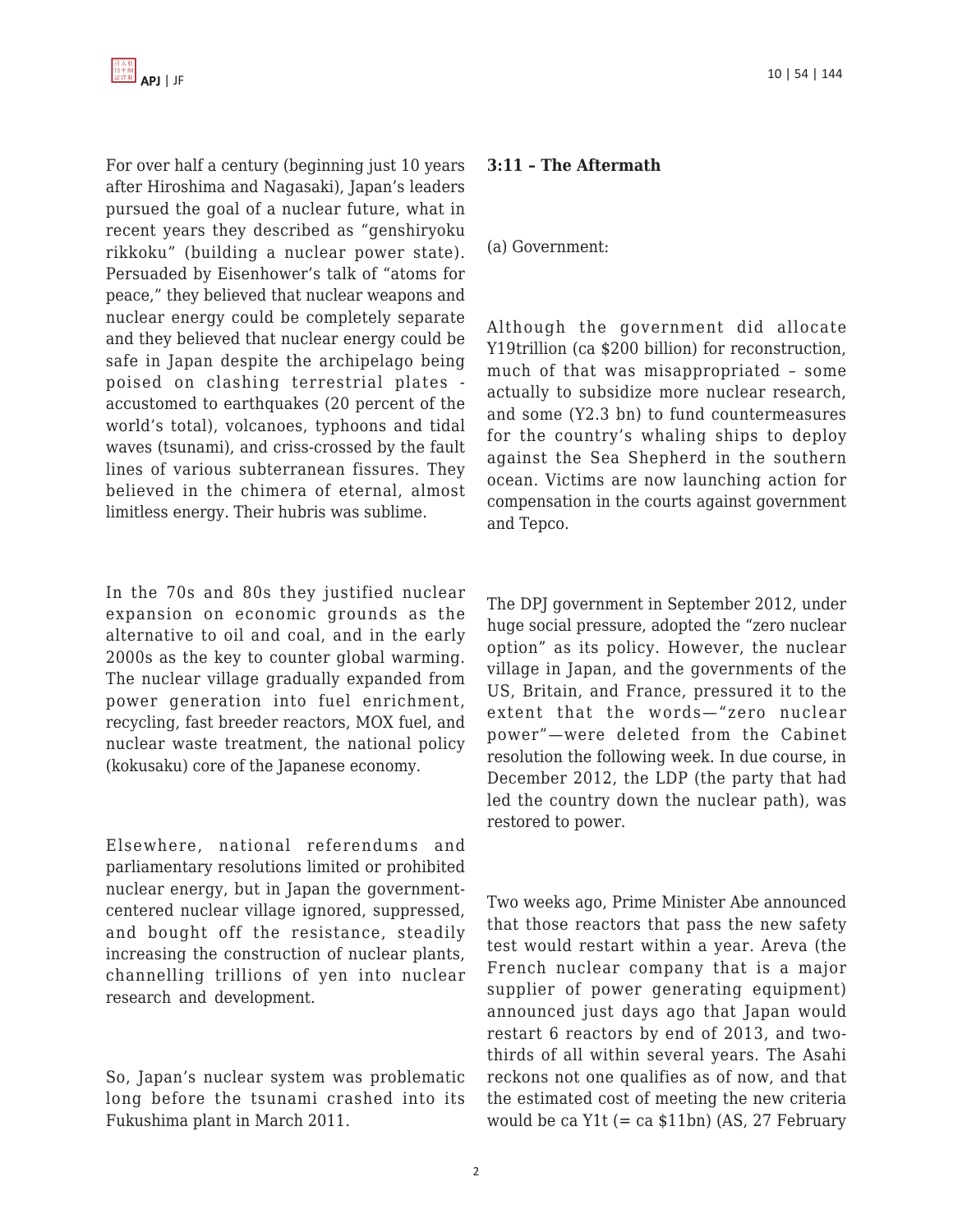

2013).

nuclear archipelago, as plutonium superstate.

Not only does the government today plan to switch back on the existing reactors, but it has no plans to liquidate the vast interlocking elements of the nuclear archipelago, including the world's most intensive concentration of civilian nuclear energy facilities (at Rokkasho). It appears to maintain the dream of completing the nuclear cycle - from fuel processing and enrichment (including MOX, or Pu + uranium), through power generation to waste reprocessing and storage - or to abandon the long and desperate struggle to master fastbreeder technology, something so prodigiously difficult and expensive that the rest of the world has set it aside as a pipe-dream. Nuclear plant export is identified as a major growth sector for the economy.

As for the so-called "back end," Japan's accumulated nuclear wastes include roughly one fifth of the world's civil plutonium stocks (in excess of 50 tonnes or hundreds of nuclear weapons-worth) and approximately 17,000 tonnes of reactor waste (much of it spent fuel rods). Low-level wastes are held in 200-liter drums, both at nation-wide reactor sites and at Rokkasho (where it is to be covered with soil and closely guarded for at least 300 years). High level wastes, vitrified and in canisters, are stored initially for 30 to 50 years until the surface temperature declines from around 500 degrees centigrade to 200 degrees centigrade, at which point they are to be buried too, in 300 meter deep underground caverns (at some site yet to be identified) where their radiation will further dissipate over millennia. Over millennia.

So official Japan, two years on from Fukushima, maintains and gradually restores its identity as (b) Civil Society

Faced with the March 11 catastrophe, many people concluded that Japan's energy and nuclear power policies had to be fundamentally changed. What ensued in 2011-12 was the greatest political mobilization by its citizenry seen in Japan in at least 50 years, but today, the superficial impression that mobilization seems to have slightly lost momentum. (I hope I am wrong and that others will correct me.)

(c) Japan and the World

Outside Japan, there are now about 100 reactors in Asia, and another 100 on drawing boards or under construction. But if the country whose scientific and engineering skills are the envy of the world can be guilty of the miscalculations, malpractice and incompetence that have marked the past half-century in Japan, can the rest of the world do better?

The challenge Japan faces is to scrap a core national policy of the past half century and to make the shift from nuclear promotion to a renewable energy system beyond carbon and uranium. If Japan were to go that way, the world would very likely follow. But it is a revolutionary agenda, and can only be possible under the pressure of a mobilized and determined national citizenry that wrests control over the levers of state power from the irresponsible bureaucratic and political forces that have driven it over the past 50 years. Much depends on the outcome.